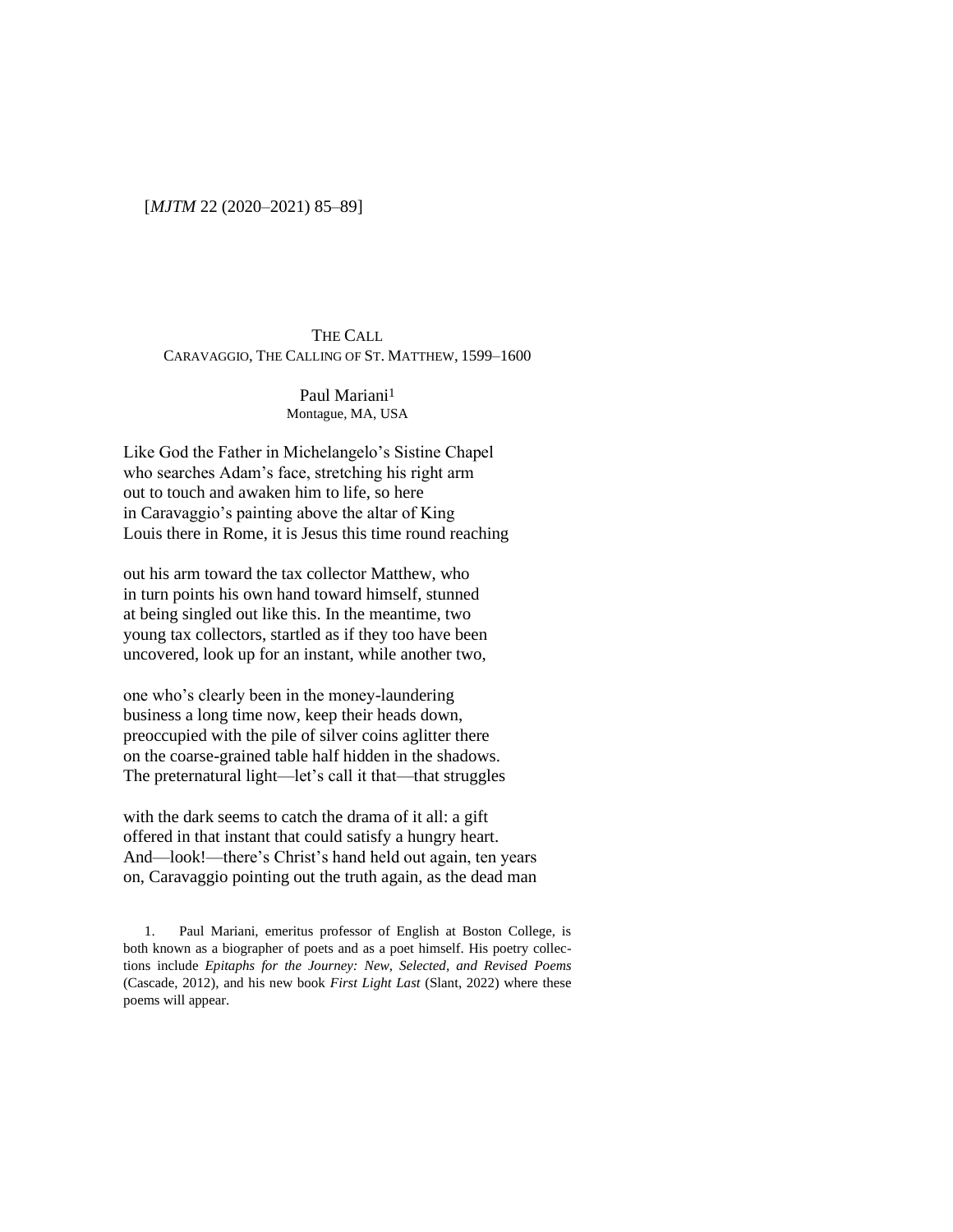# 86 *McMaster Journal of Theology and Ministry* 22

Lazarus is jolted back once more into the light, his arms flailing

as life begins to flow back into his limbs. He was a brawler, no doubt, this Caravaggio. And just how many he maimed or killed or conned must be left for scholars to figure out. But a many few at least. First he fled Milan, then Rome, then in time it was on to Naples. Then on again, this time

to seek protection from those Knights in Malta. Then finally it was down to Sicily, before he headed back to Rome, sailing up the coast, hoping once again to be pardoned, this time by no less than the pope himself, in exchange of course for those final priceless paintings only Caravaggio

himself could execute. Among the three there's one of Saint Ursula at the very instant the mad Hun's arrow penetrates her breast, as now she gazes down at what's just happened, her eyes those of a contemplative, accepting of the end she's reached, while the artist,

who surely knew his share of sharps and gangsters, reveals himself as one more member of the gang, staring down now in disbelief at what his brushstrokes have revealed about himself, even as the scene screams before his eyes. Brother, sister, he was much like one of us, I fear.

Someone no doubt who felt unworthy to be singled out, yet someone who could paint far better than his rivals, as well he knew himself. Someone too who saw deeper than most of us, as his paintings likewise clearly show. Yes, there was a price upon his head, for sure. But how much only God can know.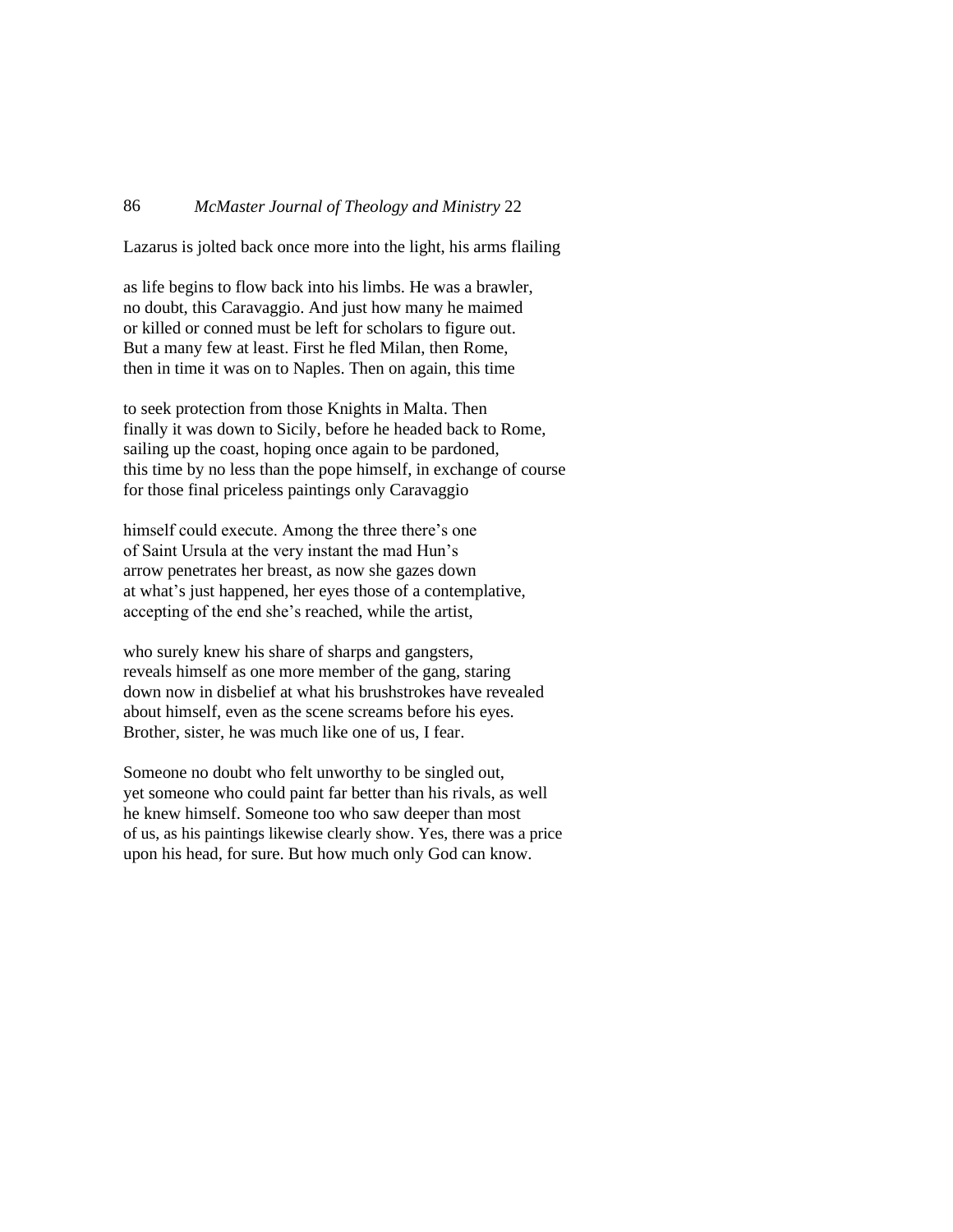#### MARIANI *Poetry* 87

# WHEAT FIELD WITH CYPRESSES VINCENT VAN GOGH, LATE JUNE 1889

Paul Mariani Montague, MA, USA

"I have a canvas of cypresses with a few ears of wheat," Van Gogh writes his brother Theo back in Paris. There are poppies in it, and a blue sky impastoed "like a multicolored Scotch plaid." And below those mottled clouds beckons

that "wheat field in the sun," its rich thick yellow baking in the dense summer heat. To the right are two tall cypresses, reaching skyward to catch the eye's attention. It's late July, 1889, and Vincent's here at the mental

asylum in Saint-Rémy, suffering his dark night of the soul. He's thirty-six and has just ten months left to live before that bullet takes his life. In the time he has, he will paint another dozen wheat fields

when the doctors let him walk about and paint en plein air. And just now the wheat is ripe for harvest. But it's those mottled paint-daubed clouds that catch his eye, like those Father Hopkins, dead just three weeks

now at forty-four, caught sailing over Dublin the year before. "Cloud-puffballs," he named them, as they glittered across the skies. And once again you feel it: the wind, the Spirit, as life springs once more back to life and dark gives way

to light. A farmer went out to sow his seed. Some the birds ate. Some bleached and burned among the brambles. And some fell on good soil, to produce in time fields of golden wheat like this. Fresh winds

still shook the banks and brakes as spring came round, Father Hopkins saw. And, look, once more birds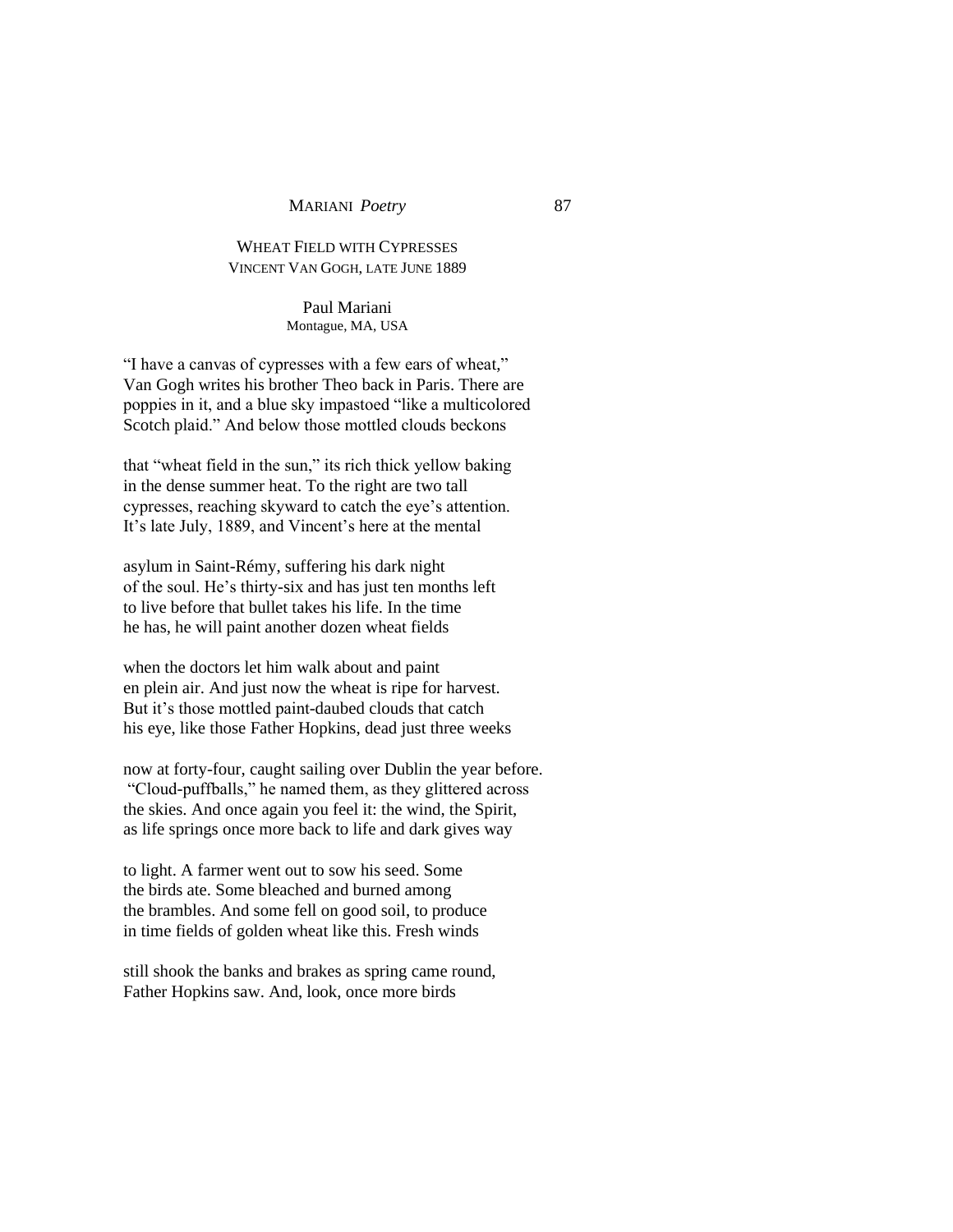### 88 *McMaster Journal of Theology and Ministry* 22

were busy building nests. Though just not him, at least not now, what with sickness coming on.

And yet, both men got up again, again, and did what they could with words or paint and soldiered on. *Whoever has ears to hear*, *let them hear*, Christ urged, as now another storm sweeps down the darkening fields.

# SUPPER AT EMMAUS SUPPER AT EMMAUS BY CARAVAGGIO, 1605–1606

Paul Mariani Montague, MA, USA

And there's that hand again, reaching out this time to bless the bread that's been set before him on the table. It's a small loaf, really, just a roll, and it's been broken, much as his body was three days before. To his left there's a pewter pitcher with black lines striped across it and a glass half hidden, filled with bloodred wine.

He must be real, this Nazarene, because you can see his shadow on the worn leather jacket the old innkeeper's wearing, who's gazing down at this stranger as he wonders what's going on. In the foreground, seated, are two disciples: one is Cleophas, the other, strangely, looks like Peter, at least from other portraits Caravaggio painted of the man.

The same disciple who denied Christ three times out there in the courtyard, and who now seems to inch his right hand close and closer to Christ's wrist, as if to check if this could really be the Man. In the upper right stands an old woman, bent and weary from the daily chores she's done so long that nothing seems to faze her anymore, so that as the Man

breaks bread as an offering of himself, we cannot read